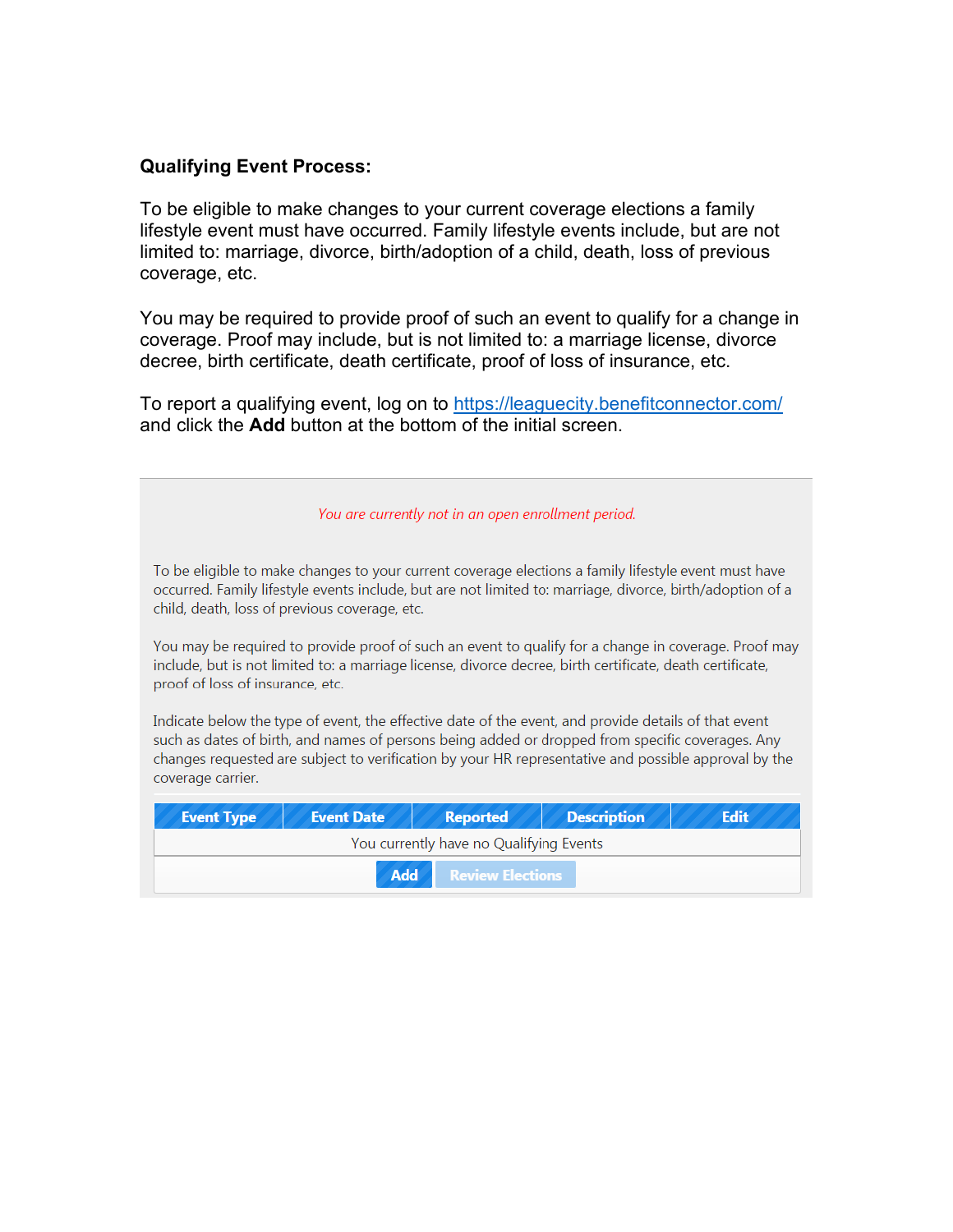Select the appropriate qualifying event from the drop-down box, provide the qualifying event date and provide a brief description of the specifics of the event. Once completed, click the Save button. If the event date is less than 30 days old, you will automatically be placed into an enrollment period:

| <b>Add Event</b>                                                              |  |
|-------------------------------------------------------------------------------|--|
| Qualifying Event Type<br>Marriage<br>Qualifying Event Date<br>04/10/2017<br>笝 |  |
| Description<br>Marriage to Sarah                                              |  |
| <b>Cancel</b><br><b>Save</b>                                                  |  |

Make enrollment elections by clicking the **Make Election** link for each benefit.

Each enrollment screen will outline the options available and provide you an opportunity to elect any dependents you want covered if dependent coverage is allowed. If you are currently enrolled, your current elections will be pre-selected, however these elections can be changed if you desire to make a change.

Your per pay period deduction will be displayed and you have the option to update/change your election at any time during the enrollment period.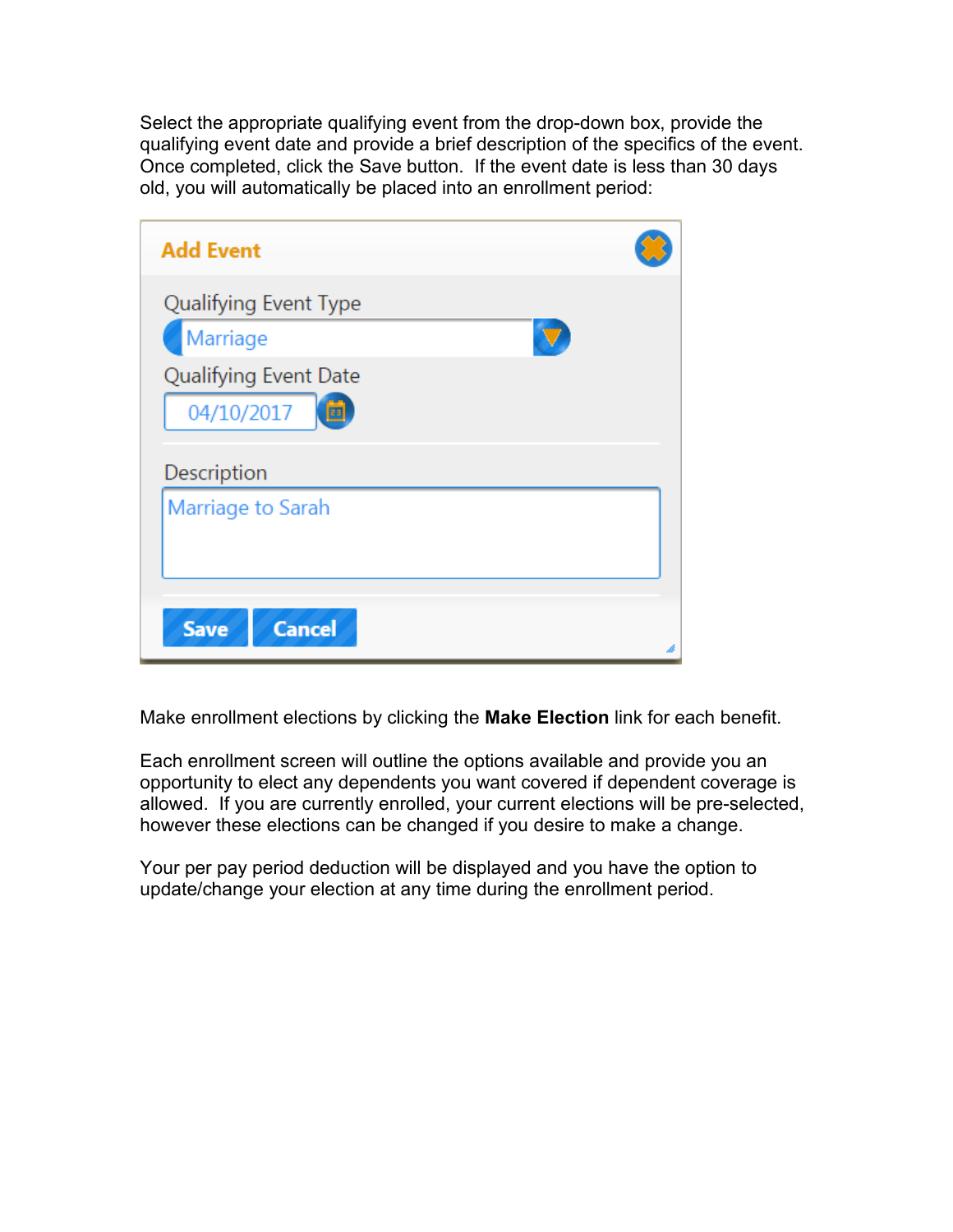| Effective Date - Jan U1, 2018 |                                                      |                      |                            |  |
|-------------------------------|------------------------------------------------------|----------------------|----------------------------|--|
|                               | <b>Election</b>                                      | <b>Description</b>   | <b>Bi-Weekly Deduction</b> |  |
|                               | Medical                                              | <b>Make Election</b> | \$0.00                     |  |
|                               | Dental                                               | <b>Make Election</b> | \$0.00                     |  |
|                               | <b>Vision</b>                                        | <b>Make Election</b> | \$0.00                     |  |
|                               | Supplemental Life                                    | <b>Make Election</b> | \$0.00                     |  |
|                               | Teladoc<br>Packaged with Medical                     | <b>Make Election</b> | \$0.00                     |  |
|                               | Flexible Spending Plan<br>May be impacted by Medical | <b>Make Election</b> | \$0.00                     |  |

Any dependents that you want to add to your coverage can be added in the enrollment screen.

| ᢦ       | Medical - 80% Co-Pay Plan             |                                                            | Ð  |
|---------|---------------------------------------|------------------------------------------------------------|----|
|         | Medical - High Deductible Health Plan |                                                            | Ф  |
|         | <b>Waive Medical</b>                  |                                                            |    |
| Step 2. | <b>Select Dependents</b>              |                                                            |    |
|         |                                       | Based on your selection, your coverage tier is Full Family |    |
| E       | <b>Lisa Mills</b>                     | <b>Spouse</b>                                              | Q. |
|         | <b>Elissa Mills</b>                   | <b>Child</b>                                               |    |

Click the Add Dependent button and complete the information on the screen: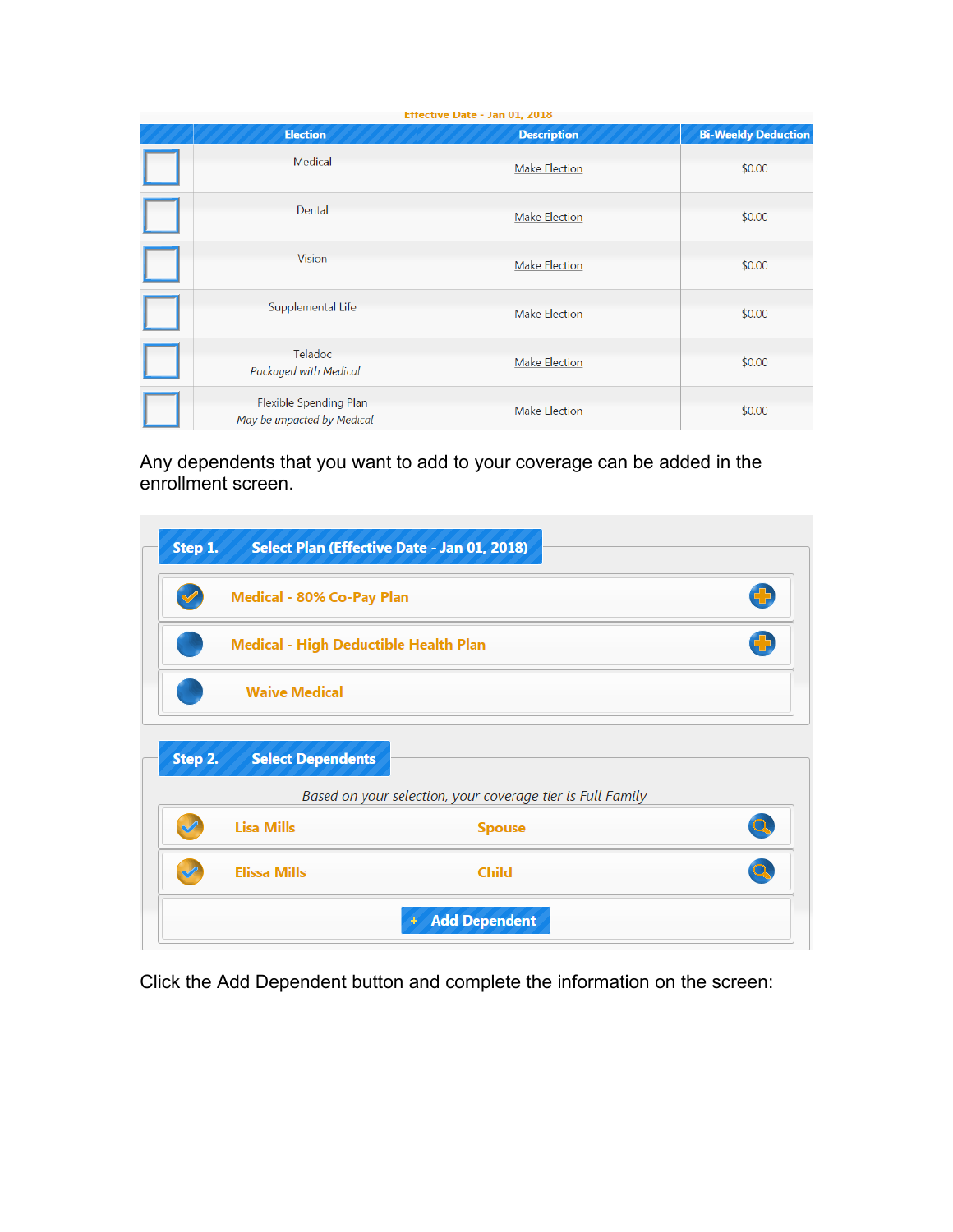| <b>Add Family Member</b>                                                                             |  |
|------------------------------------------------------------------------------------------------------|--|
| <b>Add Family Member</b>                                                                             |  |
| <b>First Name</b><br>M.I.<br>Last Name<br><b>Lives With Employee</b><br>$\checkmark$<br><b>Mills</b> |  |
| <b>Social Security Number</b>                                                                        |  |
| Relationship<br>Gender<br>V Unknown V<br>Child                                                       |  |
| Date of Birth<br>õ                                                                                   |  |
| <b>Cancel</b><br><b>Save</b>                                                                         |  |

Provide the dependent verification information requested:

| <b>Add Family Member</b>                                                                                                |                            |
|-------------------------------------------------------------------------------------------------------------------------|----------------------------|
| <b>Dependent Verification Information</b>                                                                               | <b>Suggested Documents</b> |
| <b>Biological Child</b><br>Adopted Child<br>Handicapped<br>Legal<br>Guardianship<br>Child<br><b>Other</b><br>Step Child | No records found.          |
| Court Order Demands Coverage<br><b>Eligible Through Their Employer</b><br>Claimed On Last Tax Return                    |                            |

When enrollment has been completed, click the **View Confirmation** link to produce a confirmation statement outlining your elections